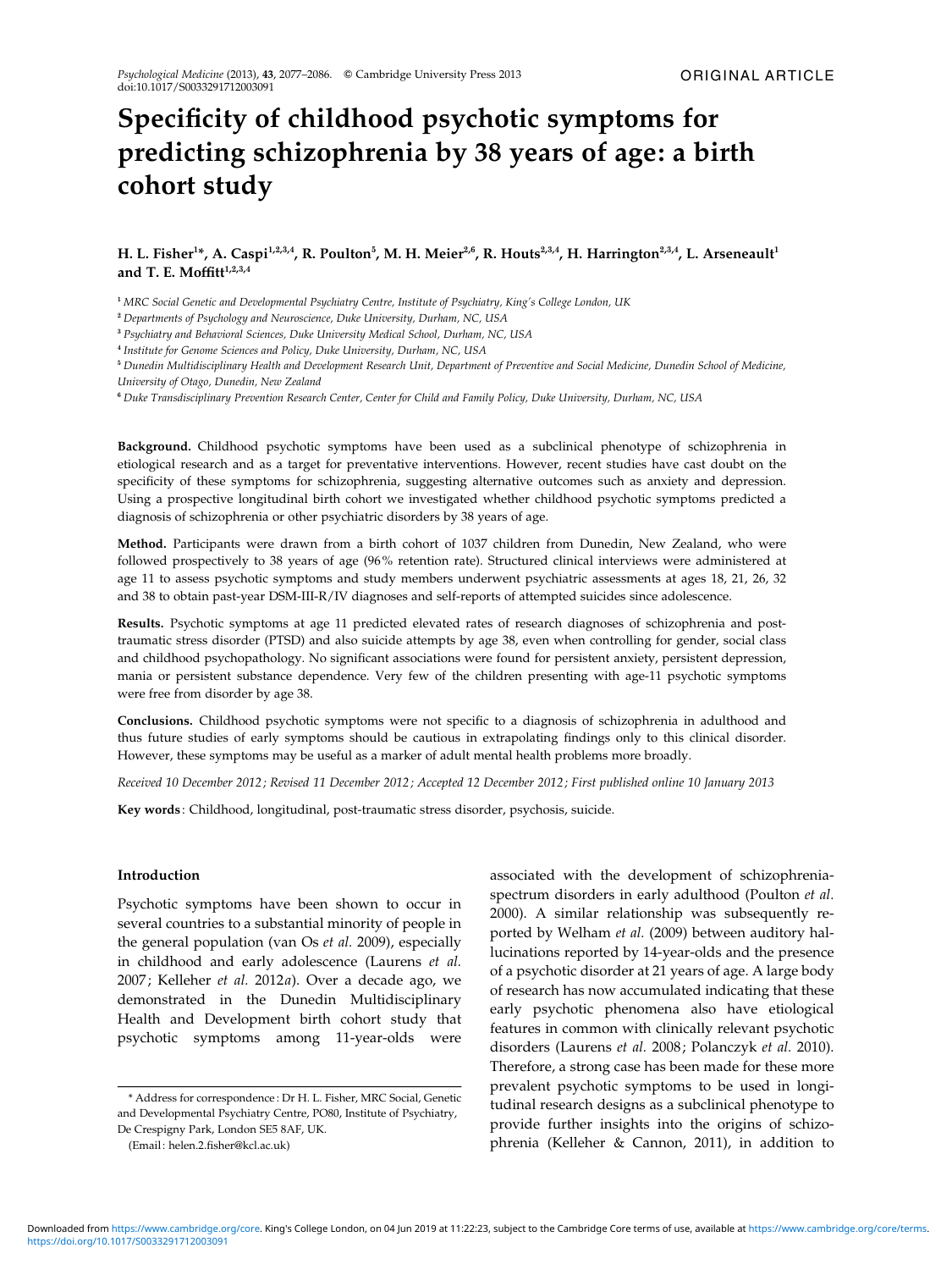forming a target for preventive interventions (Morrison et al. 2004).

In the original paper we also found an association between early psychotic symptoms and the presence of anxiety disorders at 26 years of age (Poulton et al. 2000). This finding was largely overlooked and only recently have researchers begun to explore this potential non-specificity. Recently, Werbeloff et al. (2012) reported that psychotic symptoms were a precursor to hospitalizations for non-affective psychosis and several other non-psychotic psychiatric disorders in their longitudinal follow-up of Israeli adults. Kelleher et al. (2012b) also reported that psychotic symptoms in both early and mid-adolescence tended to co-occur with at least one non-psychotic psychiatric disorder (most often affective disorders). High levels of co-morbidity have also been demonstrated in childhood, along with worryingly elevated rates of self-harm (Polanczyk et al. 2010). This recent evidence has resulted in calls for psychotic symptoms to be regarded as a non-specific marker for later mental health problems (Murray & Jones, 2012) and brings into question the use of these symptoms as potential subclinical phenotypes of psychotic disorders in both research and clinical contexts.

However, the existing studies exploring the specificity of psychotic symptoms for later adult psychiatric disorder have several methodological limitations. In the original study (Poulton et al. 2000) we only followed individuals up to 26 years of age and children in the Welham et al. (2009) study were only followed to age 21. As participants in both of these studies were only part-way through the main period of risk for developing schizophrenia (Hafner et al. 1993), it is possible that some cases of schizophrenia had not yet developed, resulting in an underestimate of the predictive utility of childhood psychotic symptoms for later schizophrenia. Similarly, the samples reported in Kelleher et al. (2012b) had an upper age limit of 16 years, only explored the presence of nonpsychotic psychiatric disorders (thus providing no information on schizophrenia risk), and only focused on current co-occurrence with psychotic symptoms, which does not tell us about their future predictive value for disorders in adulthood. Finally, Werbeloff et al. (2012) included only individuals whose psychotic symptoms were present in adulthood, which is not informative about the potential for early detection and prevention efforts. This latter study was also limited to individuals who had been hospitalized and thus their findings may not generalize to the wider population of individuals with psychiatric disorders who are treated solely within the community or never come to the attention of psychiatric services.

A more comprehensive approach to the issue of specificity is required to enable firmer conclusions to be drawn. Therefore, we sought to investigate whether childhood psychotic symptoms specifically predicted schizophrenia rather than other major psychiatric disorders using subsequent waves of data collection from the original Dunedin birth cohort up to 38 years of age. This study redresses the limitations of previous reports highlighted above by using prospectively collected data from a general population sample assessed for psychotic symptoms in childhood, following them further into the period of risk for developing schizophrenia, and including treated and untreated cases of schizophrenia and other major psychiatric disorders.

# Method

## Sample

Participants are drawn from the Dunedin Multidisciplinary Health and Development Study, a longitudinal investigation of the health and behavior of a complete birth cohort of consecutive births between 1 April 1972 and 31 March 1973, in Dunedin, New Zealand. The original cohort comprised 1037 children (91% of consecutive births, 52% boys) and was first assessed when the children were 3 years of age. Cohort families represent the full range of socioeconomic status in the general population of New Zealand's South Island and are primarily of white European ancestry. Follow-up assessments were conducted at 5, 7, 9, 11, 13, 15, 18, 21, 26, 32 and, most recently, 38 years of age, when 96% of the 1004 living study members underwent assessment in 2010–2012. Each phase of the study has been approved by the Otago Ethics Committee. Study members gave written informed consent to participate in each phase following a detailed explanation of the assessments involved.

#### Measures

#### Psychotic symptoms at age 11

As described previously by Poulton et al. (2000), the schizophrenia section of the Diagnostic Interview Schedule for Children (DISC-C; Costello et al. 1982) for DSM-III was administered by a child psychiatrist when the children were aged 11 years to assess possible psychotic symptoms (Anderson et al. 1987). These interviews were completed for the 789 cohort members who were seen at the Dunedin Unit at age 11 (one quarter of the cohort was assessed at school, and unfortunately did not see the psychiatrist). Those with and without age-11 psychotic symptom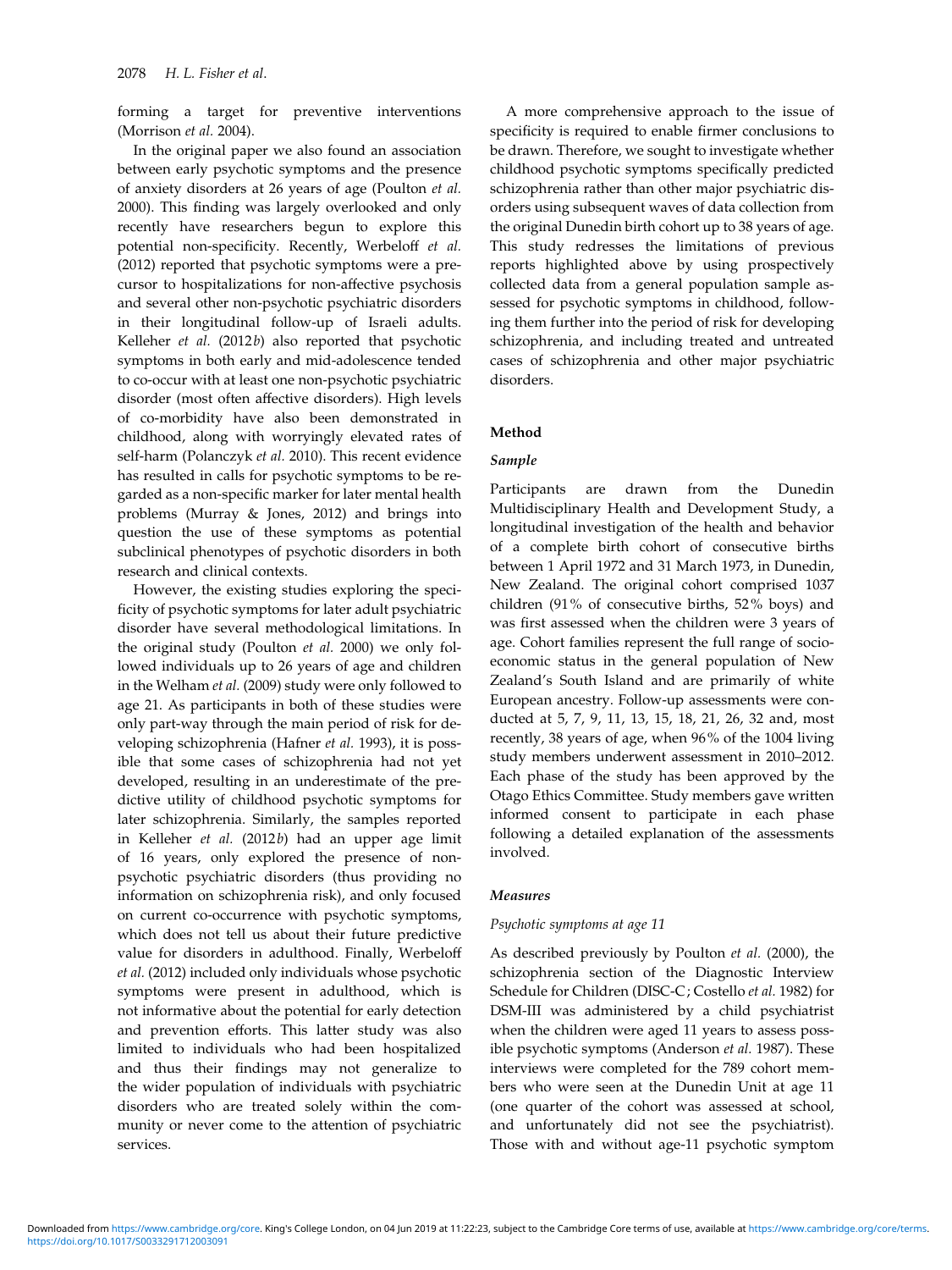data available did not differ significantly in their rates of schizophrenia ( $\chi^2$ =0.69, p=0.406), other psychiatric diagnoses [persistent anxiety:  $\chi^2$  = 0.04,  $p$  = 0.841; persistent depression:  $\chi^2$ =0.05,  $p$ =0.827; post-traumatic stress disorder (PTSD):  $\chi^2$  = 1.83,  $p$  = 0.176; persistent substance dependence:  $\chi^2$  = 1.04,  $p$  = 0.308] or suicide attempts ( $\chi^2$ =0.33, p=0.567) by age 38. Study members were asked five questions: (1) ' Some people believe in mind reading or being psychic. Have other people ever read your mind ?'; (2) 'Have you ever had messages sent just to you through television or radio ?'; (3) 'Have you ever thought that people are following you or spying on you?'; (4) 'Have you heard voices other people can't hear?'; and (5) 'Has something ever gotten inside your body or has your body changed in some strange way ?' The psychiatrist scored their response to each item as not present  $(0)$ , possibly present (1) or definitely present (2) and the scores were added together.

Because of the small number of children with a total score of 2 or more, these children were grouped together. This resulted in the majority of children scoring 0 ( $n = 673$ , 85.3%; 50.2% boys), classified as having no psychotic symptoms; just over one in 10 scoring 1 ( $n=103$ , 13.1%; 66.0% boys), classified as experiencing a 'weak' symptom; and 13 children scoring 2 or more  $(1.7\%; 61.5\%$  boys) who were considered to be experiencing ' strong' psychotic symptoms. At minimum, study members could enter the strong symptom group by obtaining a score of 1 (yes, likely) for two symptoms or a score of 2 (yes, definitely) for one symptom. The descriptions provided by the children were reviewed by two psychiatrists specializing in psychosis and two clinical psychologists who independently agreed that the symptoms seemed to be genuine in content.

#### Adult psychiatric disorder by age 38

Clinically trained interviewers conducted private interviews with the study members at 18, 21, 26, 32 and 38 years of age using the Diagnostic Interview Schedule (DIS; Robins et al. 1981, 1995) to assess the presence of psychiatric disorders over the previous 12 months. The Life History Calendar (LHC) interview was used to ascertain treatment in the years between our past-year research diagnoses. Our four past-year diagnoses were found to capture all of the cases ever treated. Diagnoses of anxiety disorders, depression, mania, PTSD, schizophrenia and substance dependence were made at each age according to both the symptom and impairment criteria from DSM-III-R (APA, 1987) (at ages 18 and 21) or DSM-IV (APA, 1994) (from age 26 onwards). Interviewers were blind to previous diagnoses. Each disorder was diagnosed

regardless of the presence of other disorders and therefore an individual could have more than one psychiatric diagnosis. The control group comprised those who did not meet criteria for any of the disorders listed below at any assessment point. Additional criteria and prevalence rates for each psychiatric disorder are detailed in the following sections.

Schizophrenia. Schizophrenia was considered present within adulthood if the study member had received a diagnosis at 21, 26, 32 or 38 years of age. Additional steps were taken to enhance the validity of the Dunedin study's research diagnosis of schizophrenia. First, we required hallucinations (which were not substance use related) in addition to at least two other positive symptoms. This requirement is stricter than DSM-IV (APA, 1994), which does not require hallucinations. Second, because self-reports can be compromised by poor insight in schizophrenia, we required objective evidence of impairment resulting from psychosis, as reported by informants and as recorded in the study's LHCs, which documented histories of employment and relationships (or the lack of them). Third, the DIS (Robins et al. 1981, 1995) was administered by experienced mental health professionals, not lay interviewers, and they recorded detailed case-notes. Our staff also rated observable symptoms manifested in affect, grooming and speech during the full day participants spent at the research unit. Fourth, participants brought their medications, which were classified by a pharmacist. Fifth, informants reported study members' positive and negative psychotic symptoms through postal questionnaires. Finally, study members' parents were interviewed about their adult child's psychotic symptoms and treatment as part of the Dunedin Family Health History Study (2003–2005). These data, accumulated in the Dunedin study at ages 21, 26, 32 and 38, were compiled into dossiers reviewed by four clinicians to achieve best-estimate diagnoses.

By 38 years of age, 2% of the cohort  $(n=20/1004)$ met the above criteria for schizophrenia and had been hospitalized and prescribed antipsychotic medications. An additional 1.7%  $(n=17)$  met all the above criteria for schizophrenia but had not yet been registered with the New Zealand health service as schizophrenia patients. Together, these two groups constituted a total of 37 cases of diagnosed schizophrenia in the cohort. Of these 37 schizophrenia cases, 10 had not been assessed at age 11 for psychotic symptoms, leaving an effective group size of  $n=27$  for the current study.

The cohort's 3.7% prevalence rate seems high at first. However, our birth cohort, with a 96% participation rate, enables us to count psychotic individuals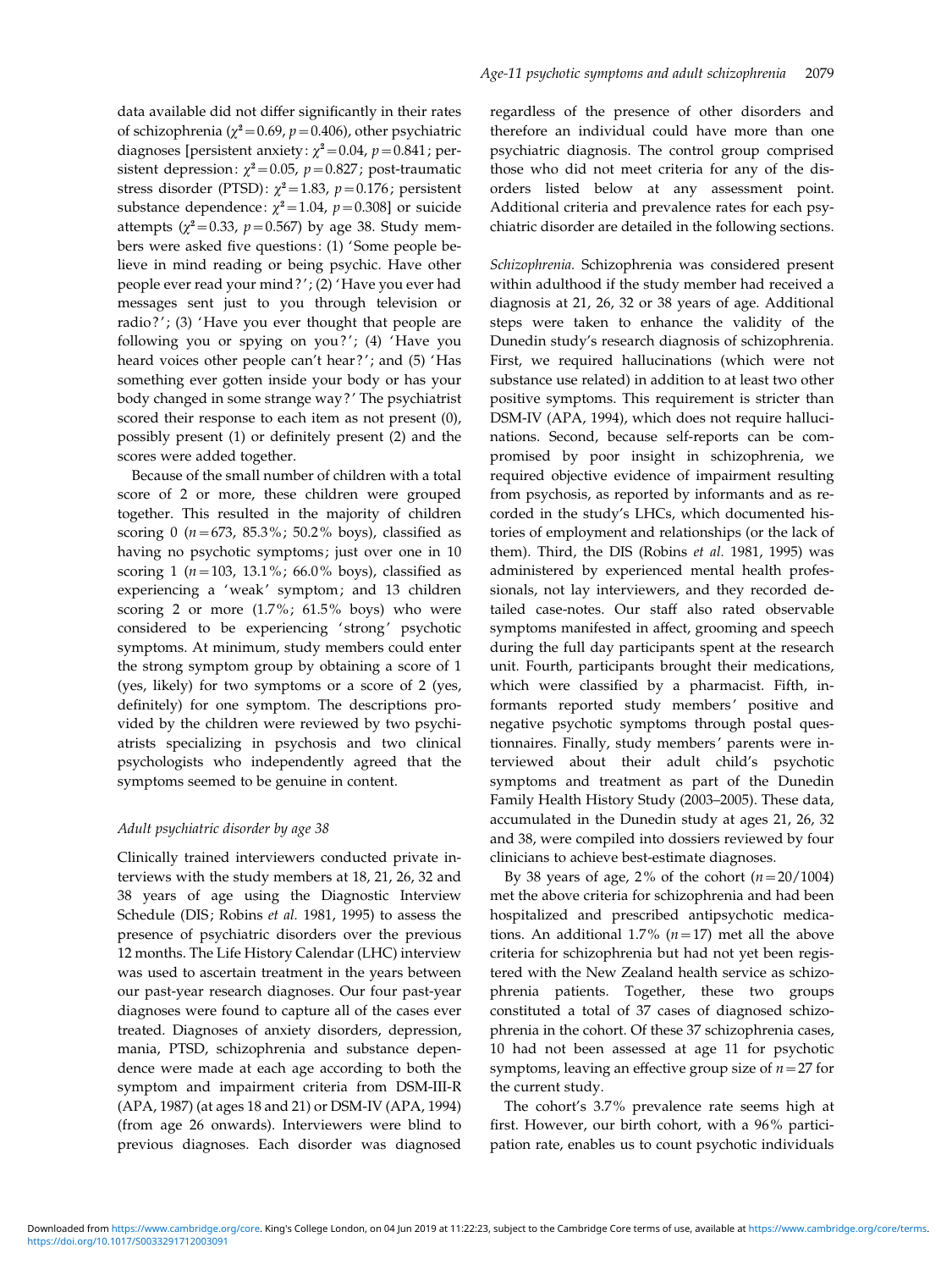overlooked by prior surveys because individuals with psychotic disorders often refuse to participate in surveys and/or die prematurely (Dutta et al. 2012), and surveys often exclude homeless or institutionalized individuals with psychosis. Therefore, Dunedin's prevalence rate matches that of Perälä et al. (2007), who found  $a > 3\%$  prevalence of psychosis in the population using multisource methods.

Persistent anxiety. By 38 years of age, 216 study members (27.8% of those assessed for age-11 psychotic symptoms and seen at age 38) were classified as having persistent anxiety disorder as they had been diagnosed with at least one of six anxiety disorders (generalized anxiety disorder, panic disorder, agoraphobia, social phobia, obsessive–compulsive disorder or specific phobia) at two or more assessment phases between 18 and 38 years. This persistence criterion was also applied to depression and substance dependence (see below) to make these common psychiatric disorders more comparable to schizophrenia, which is rarer and tends to persist for a much longer period of time.

Persistent depression. Study members who were diagnosed with depression on two or more occasions between ages 18 and 38 years were classified in the persistent depression group. This group comprised 171 study members (22.0% of those assessed for age-11 psychotic symptoms and seen at age 38).

Mania. Manic episodes were assessed at 26, 32 and 38 years of age. Only six study members (0.8% of those assessed for age-11 psychotic symptoms and seen at age 38) had been diagnosed with mania in this sample. As there were no mania cases among those study members who had weak or strong psychotic symptoms at age 11, mania was not included in the analysis.

PTSD. There were 123 study members who met diagnostic criteria for PTSD when interviewed between ages 18 and 38 years (15.6% of those assessed for age-11 psychotic symptoms and seen at age 38). PTSD was considered separately from anxiety disorders in this analysis (unlike the original study by Poulton et al. 2000) as recent evidence suggests that it has a distinct phenomenology (Resick & Miller, 2009) and the next proposed version of the Diagnostic and Statistical Manual of Mental Disorders, DSM-V, classifies PTSD under a separate diagnostic category to anxiety (namely Trauma and Stressor-Related Disorders).

Persistent substance dependence. Cannabis and alcohol dependence were assessed at ages 18, 21, 26, 32 and 38, and hard-drug (e.g. heroin, cocaine, amphetamines) dependence was assessed at ages 26, 32 and 38. Study members who were diagnosed at two or more of these assessments were considered persistently dependent on substances (not necessarily the same substance on both occasions). This persistent substance dependence group contained 177 study members (22.8% of those assessed for age-11 psychotic symptoms and seen at age 38).

#### Attempted/completed suicide

During the standardized clinical interviews at ages 18, 21, 26, 32 and 38, study members were questioned about suicide attempts in the previous year. This information was supplemented with lifetime selfreports of suicide attempts on the LHC for the periods between assessments and prior to age 17. Information about completed suicides was initially obtained in the course of longitudinal tracking and checked against death records; only those clearly stating suicide as the cause were included. All information was combined to create an overall variable of any attempted or completed suicide during the lifetime. Two individuals who reported attempting suicide prior to 12 years of age were removed from this analysis to ensure that all attempts occurred after the age-11 psychosis assessment. The final group comprised 97 study members (12.3% of those assessed for age-11 psychotic symptoms and seen at age 38). This rate may seem high but a greater prevalence of suicide has been found in New Zealand than in most European countries and the Americas, especially among adolescents and young adults (Ministry of Health, 2012).

#### **Confounders**

The socio-economic status of the family was measured on a scale that places occupations into one of six categories (1=professional, 6=unskilled laborer) based on education and income associated with that occupation in data from the New Zealand census (Elley & Irving, 1976). The higher of either parent's occupation was averaged across the assessments from birth to age 11. Childhood diagnoses of anxiety, attention deficit hyperactivity disorder (ADHD), conduct disorder and depression were made at age 11 according to DSM-III-R using the information obtained during the DISC (Costello et al. 1982). Childhood psychopathology was considered present if a study member was diagnosed with any of these disorders at age 11 years.

#### Analysis

Poisson regressions were conducted to estimate relative risks (RRs) for developing each psychiatric disorder (schizophrenia, persistent anxiety, persistent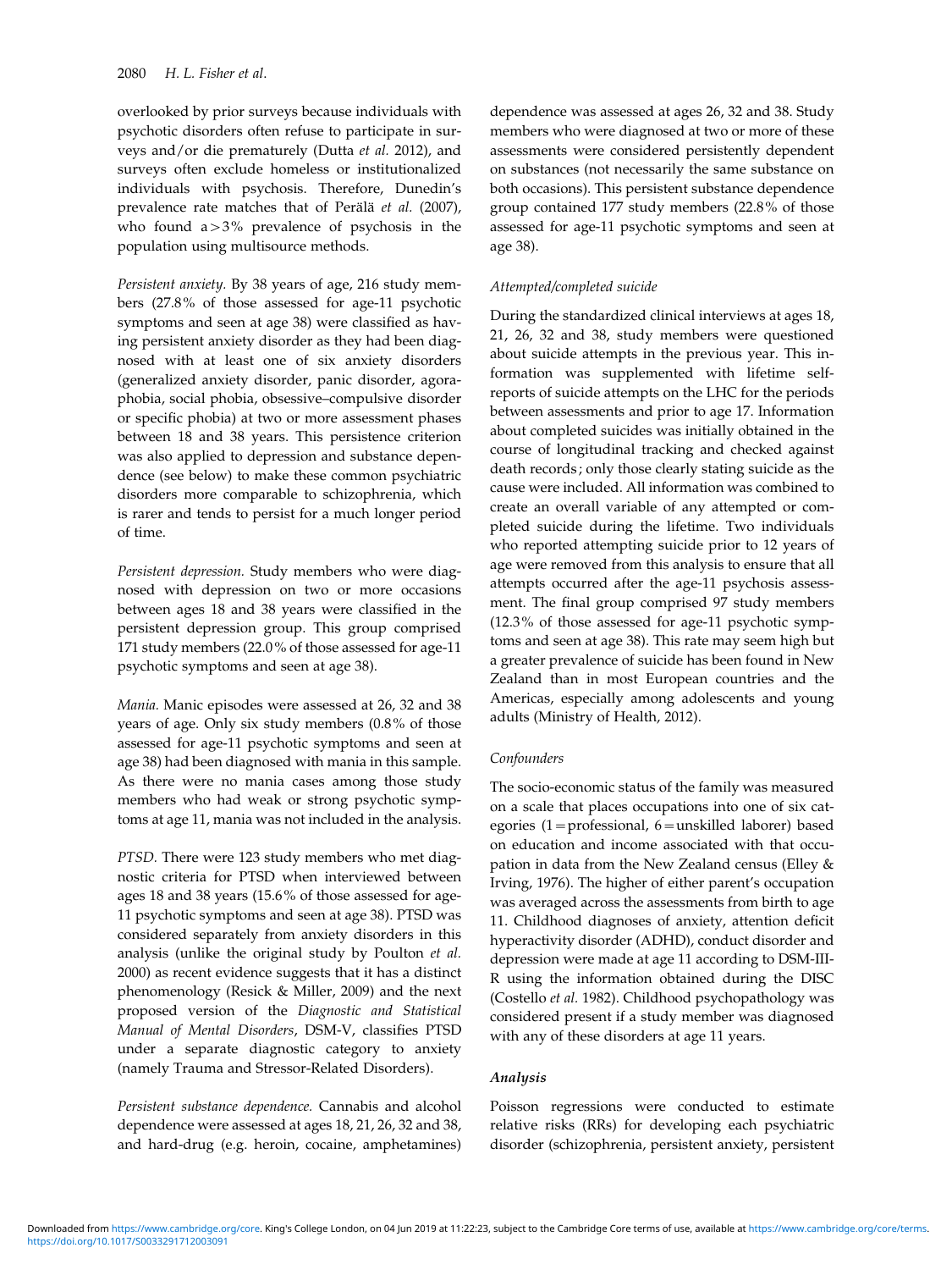

Fig. 1. Proportion of children with ( $n=13$ ) and without ( $n=776$ ) strong psychotic symptoms at age 11 who had been diagnosed with schizophrenia, persistent anxiety, persistent depression, post-traumatic stress disorder (PTSD), persistent substance dependence or attempted/completed suicide by age 38.

depression, PTSD and persistent substance dependence) and attempted/completed suicide by 38 years among children with (i) weak or (ii) strong psychotic symptoms at age 11 years, compared to children reporting no psychotic symptoms. Initial analyses showed that the presence of weak psychotic symptoms at 11 years of age had little impact on the development of schizophrenia by age 38 [RR 1.76, 95% confidence interval (CI) 0.65–4.77,  $p=0.269$ ] and was not significantly associated with substantially elevated rates of the other disorders investigated (persistent anxiety: RR 1.15, 95% CI 0.77–1.71, p=0.499; persistent depression: RR 1.04, 95% CI 0.65-1.67,  $p = 0.856$ ; PTSD: RR 1.31, 95% CI 0.80–2.16,  $p = 0.280$ ; persistent substance dependence: RR 1.32, 95% CI 0.89–1.95,  $p=0.170$ ; attempted/completed suicide: RR 1.32, 95% CI 0.75–2.31,  $p=0.330$ ). Therefore, the remaining analyses were conducted comparing study members with strong age-11 psychotic symptoms to the rest of the sample (individuals with no or weak symptoms combined). All associations were adjusted for gender and family socio-economic status. Statistically significant associations were further adjusted for the presence of one or more psychiatric disorders at age 11 (ADHD, anxiety, conduct disorder or depression).

#### Results

Fig. 1 shows the prevalence of schizophrenia, persistent anxiety, persistent depression, PTSD, persistent substance dependence and attempted/completed suicides by age 38 among the children with versus without psychotic symptoms at age 11. The statistical associations between childhood psychotic symptoms

and each adult psychiatric disorder are presented in Table 1.

# Do childhood psychotic symptoms predict development of schizophrenia by age 38 ?

Children with psychotic symptoms at age 11 were at significantly elevated risk of developing schizophrenia by age 38 when compared to the rest of the cohort (RR 7.24, 95% CI 2.17-24.13,  $p=0.001$ ). This association was slightly attenuated but remained significant after adjustment for childhood psychopathology (RR 4.86, 95% CI 1.37–17.27, p=0.015).

## Is the association specific to schizophrenia or common to other psychiatric disorders ?

There were no significantly elevated risks for persistent anxiety, persistent depression or persistent substance dependence among study members with age-11 psychotic symptoms (Table 1). However, children with psychotic symptoms at age 11 were significantly more likely to receive a diagnosis of PTSD (RR 3.03, 95% CI 1.33–6.89,  $p = 0.008$ ) and attempt/complete suicide by age 38 (RR 3.82, 95% CI 1.67–8.75,  $p = 0.001$ ) than the rest of the sample. These associations were largely unchanged when further adjusted for the presence of psychiatric disorders at age 11 (PTSD: RR 2.35, 95% CI 1.01–5.47, p=0.048; suicide: RR 2.58, 95% CI 1.10–6.08,  $p = 0.030$ ).

## Are any children reporting psychotic symptoms still healthy by age 38 ?

Fig. 1 suggests that children presenting with psychotic symptoms at age 11 go on to be diagnosed with a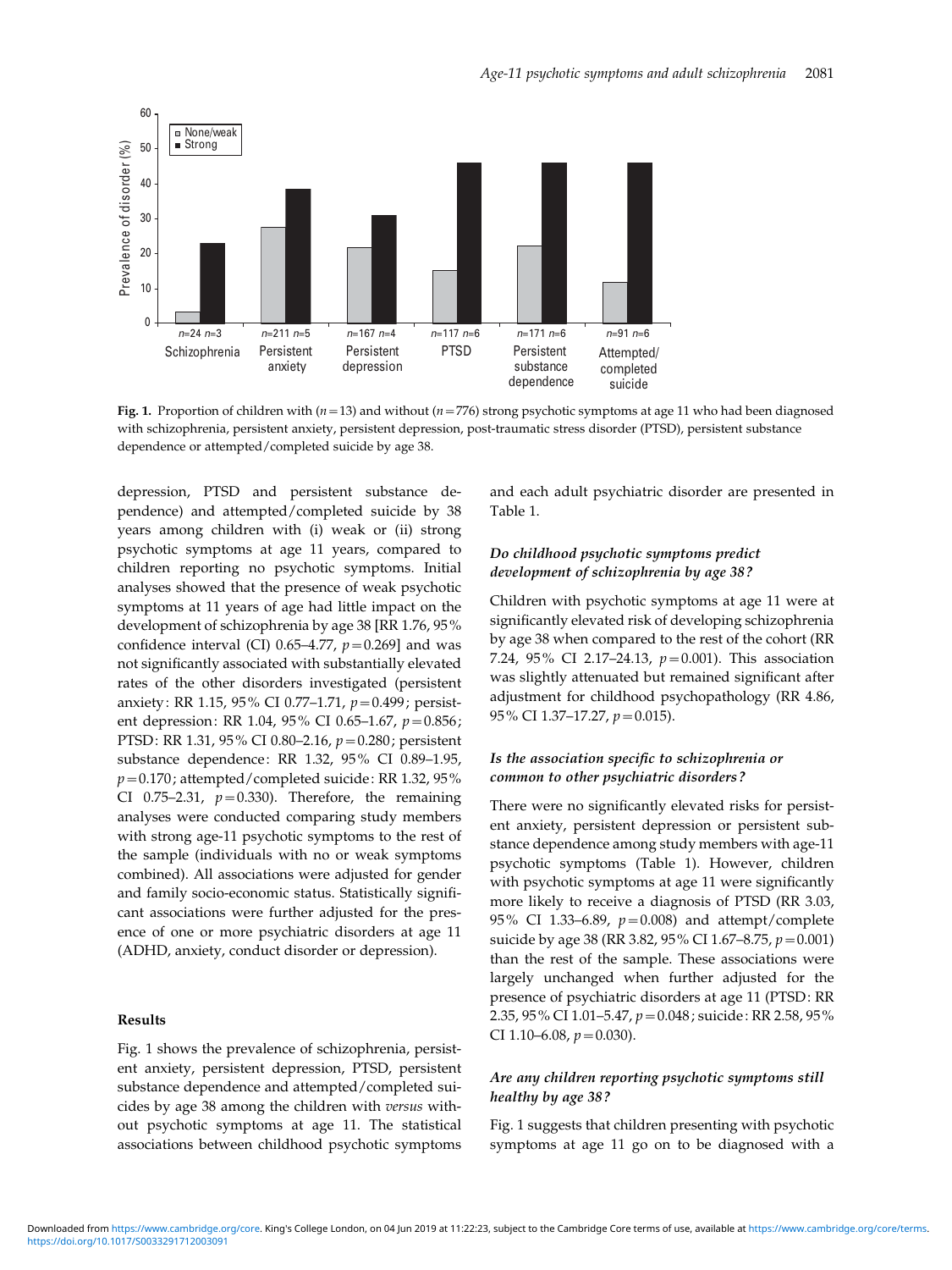| <b>Table 1.</b> Association between strong psychotic symptoms at age 11 years and adult |  |  |  |  |  |
|-----------------------------------------------------------------------------------------|--|--|--|--|--|
| psychiatric diagnoses by 38 years of age                                                |  |  |  |  |  |

| Psychiatric diagnosis by age 38 years | None/weak versus strong<br>age-11 symptoms<br>RR (95% CI) |  |  |  |  |
|---------------------------------------|-----------------------------------------------------------|--|--|--|--|
| Schizophrenia                         | $7.24(2.17-24.13)$                                        |  |  |  |  |
| Persistent anxiety                    | $1.47(0.60 - 3.56)$                                       |  |  |  |  |
| Persistent depression                 | $1.50(0.56 - 4.05)$                                       |  |  |  |  |
| Post-traumatic stress disorder        | $3.03(1.33 - 6.89)$                                       |  |  |  |  |
| Persistent substance dependence       | $1.91(0.85 - 4.31)$                                       |  |  |  |  |
| Attempted/completed suicide           | $3.82(1.67 - 8.75)$                                       |  |  |  |  |

RR, Relative risk ; CI, confidence interval.

All RRs are adjusted for sex and family socio-economic status.

range of psychiatric disorders by 38 years of age. Among study members with the strong age-11 psychotic symptoms, almost a quarter were later diagnosed with schizophrenia ( $n=3$ , 23.1%), over a third with persistent anxiety ( $n=5$ , 38.5%), just under a third with persistent depression  $(n=4, 30.8\%),$ approximately half with PTSD  $(n=6, 46.2\%)$  and a similar proportion with persistent substance dependence ( $n=6$ , 46.2%) and attempted/completed suicide  $(n=6, 46.2\%)$ .

There were only two study members who were assessed as having strong psychotic symptoms at 11 years of age who did not meet criteria for any of the disorders investigated here. Closer examination of their longitudinal assessments revealed that neither of them escaped without any problems by age 38. One of them had experienced one episode of clinical depression and one episode of clinical anxiety and has had persistent problems with alcohol but failed to meet substance dependence criteria. The second reported mild anxiety and persistent cannabis use but has never met any clinical diagnostic criteria. Therefore, only one of the original 13 individuals (7.7%) with strong psychotic symptoms at age 11 did not have any diagnosable psychiatric problems by age 38.

#### Discussion

Using repeated standardized assessments in adulthood, this longitudinal birth cohort study found that individuals with strong psychotic symptoms at age 11 were at increased risk of developing schizophrenia by 38 years of age. This confirms a previous report (Poulton et al. 2000) from this cohort when the study members were aged 26 and extends the results further into the period of risk for development of schizophrenia (Hafner et al. 1993), providing us with greater

confidence that we have captured the majority of likely adult schizophrenia cases. The association between strong age-11 psychotic symptoms and adult schizophrenia was also robust to a range of potential confounders including gender, family socio-economic background and the presence of childhood psychiatric disorders.

However, we did not find complete specificity of childhood psychotic symptoms for schizophrenia. The 11-year-olds with psychotic symptoms were also at increased risk of developing PTSD by age 38. This association was weaker than that found for schizophrenia but it was robust to demographic factors and childhood psychopathology. The study members with these early psychotic symptoms also had a range of other outcomes in adulthood including anxiety, depression and substance dependence, with only one escaping reasonably unscathed. Worryingly, these children were also more likely to attempt or complete suicide during adolescence or adulthood, consistent with a recent study of Irish adolescents (Kelleher et al.  $2012c$ ).

Our finding that age-11 psychotic symptoms were associated with increased rates of both schizophrenia and PTSD in adulthood fits with a broader literature that indicates some etiological overlap between the two disorders. For instance, a history of maltreatment during childhood has been shown to be more common in adults with schizophrenia and other psychotic disorders (Fisher et al. 2010; Varese et al. 2012) and also in those with PTSD (Brewin et al. 2000) when compared to rates in the general population. These two disorders can also co-occur (Schäfer & Fisher, 2011), which might suggest that the relationship we found between childhood psychotic symptoms and PTSD may have been driven by those individuals with co-morbid schizophrenia. In this sample, 17 of the 123 study members with PTSD (13.8%) also had a diagnosis of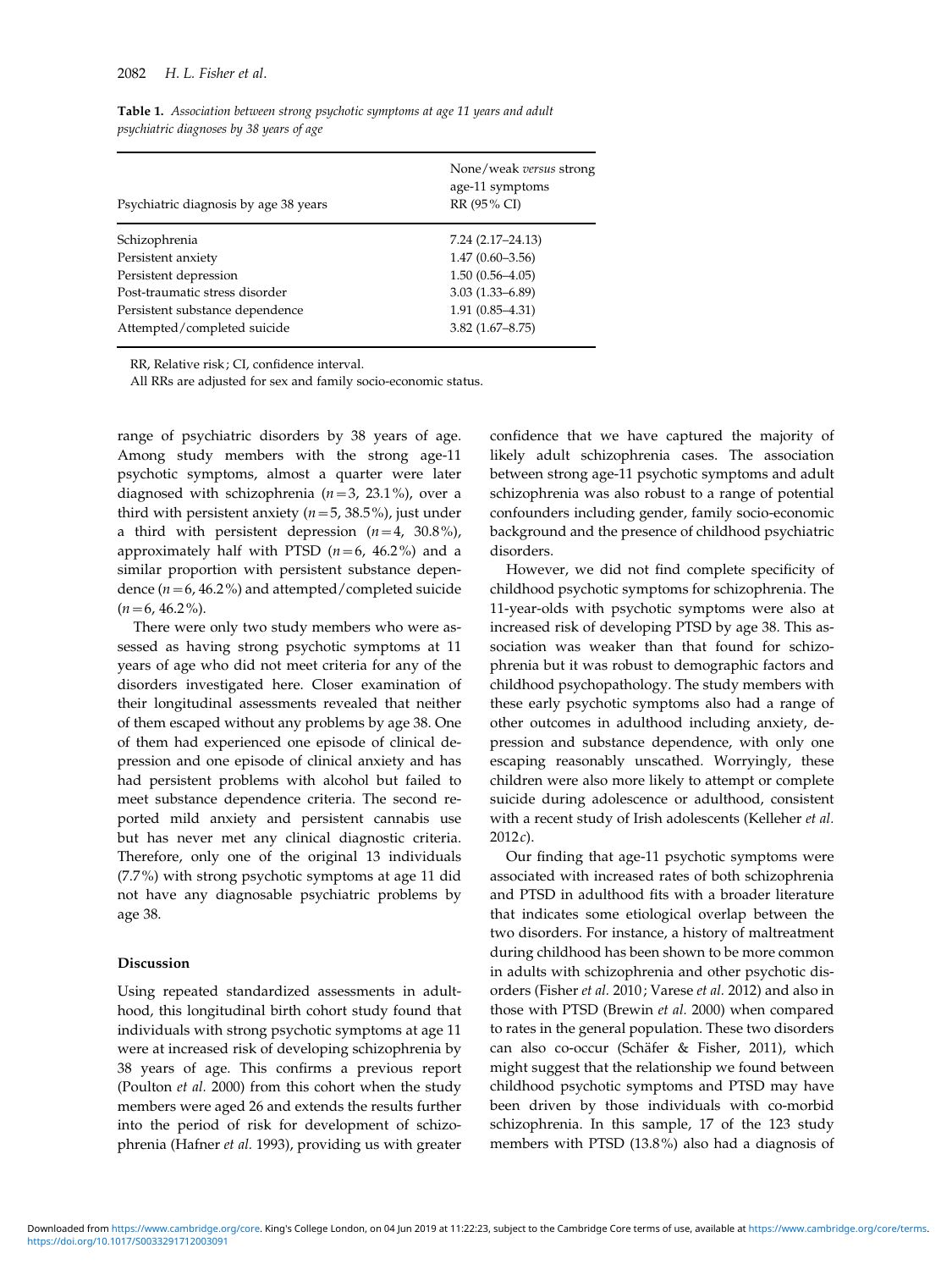schizophrenia by age 38, but removing these comorbid individuals from the analysis still resulted in increased rates of adult PTSD among children with age-11 psychotic symptoms (RR 3.19, 95% CI 1.17–8.66,  $p = 0.023$ ). It will be important, therefore, for future studies to investigate why some children with psychotic symptoms go on to develop schizophrenia whereas others develop PTSD (or indeed other psychiatric disorders) in adulthood.

The lack of association found in this study between age-11 psychotic symptoms and either anxiety or depression in adulthood contradicts previous research on correlates (Kelleher et al. 2012b) and outcomes of these early symptoms (Poulton et al. 2000; Werbeloff et al. 2012). For instance, in the same cohort assessed at 26 years of age, we found that the age-11 symptoms predicted anxiety disorder (Poulton et al. 2000). The most likely reason for this inconsistency is that we have considered PTSD as a separate disorder in line with recent thinking (Resick & Miller, 2009) whereas Poulton et al. (2000) grouped it with anxiety disorders. Our assessment of psychotic symptoms occurred at a much younger age than in the Werbeloff et al. (2012) study and incorporated all cases of major psychiatric disorder, not just those who had been hospitalized, which could have led to the differential results. Our use of persistent clinical episodes of anxiety and depression may also explain some of the discrepancy between our findings and those of previous studies (Poulton et al. 2000; Kelleher et al. 2012b; Werbeloff et al. 2012), but we see this as an advantage because it has allowed us to capture the more severe, persistent cases with these disorders.

The findings presented in this paper have some potential implications. First, the ' transition' rate in our sample from childhood psychotic symptoms to adult schizophrenia (23.1%) is reasonably similar to the conversion rate of 22–36% reported in a recent metaanalysis (Fusar-Poli et al. 2012) of adolescents and young adults considered at high clinical risk for psychosis. That we find such a similar rate is remarkable as the symptoms in our cohort were measured many years before conversion was likely to have occurred, they were drawn from a less highly selected sample (general population and not seeking help for their symptoms) and they were also not characterized by the additional risk factors required to meet high clinical risk criteria. However, the fact that the majority of children in this cohort with psychotic symptoms did not develop schizophrenia in adulthood suggests that early screening programs based solely on these symptoms would generate a large number of false positives (at least in terms of schizophrenia). These results therefore further emphasize the importance of using additional risk factors such as a decline in social functioning or family history of psychosis to identify those at greatest risk who may require intervention to prevent transition to clinical psychotic disorders rather than merely relying on the presence of positive psychotic symptoms (Yung et al. 2004; Laurens et al. 2007).

Second, our results raise the question of whether psychotic symptoms in childhood (and potentially at older ages) can continue to be used by researchers as a subclinical phenotype or proxy measure of schizophrenia to investigate the possible risk factors for this clinical disorder in large, general population studies. This is in keeping with other recent studies (Kelleher et al. 2012b; Werbeloff et al. 2012) and commentaries (Lin et al. 2012; Murray & Jones, 2012), which also suggest that it may no longer be useful to extrapolate findings based on early psychotic symptoms solely to psychotic disorders, as it can no longer be assumed that individuals with these symptoms will eventually develop a psychotic disorder. Indeed, the lack of specificity of these early psychotic symptoms should not be that surprising because in childhood they cooccur with other mental health problems (including self-harm; Polanczyk et al. 2010) and both prodromal (Kelleher et al. 2012d) and clinical schizophrenia (Murray et al. 2003; Weich et al. 2011) have high rates of co-morbidity.

A related implication is that it might be more fruitful to consider these childhood symptoms as early markers for poor mental health more generally in adulthood. In the current study, more than 90% of the children with strong psychotic symptoms were found to have some form of clinically diagnosable mental health or substance dependence problem by 38 years of age, in addition to having significantly increased rates of suicide attempts. This suggests that getting these children help early on may substantially improve their later well-being in a broader sense and reduce the burden on health-care systems and society. This adds further weight to the suggestion by Murray & Jones (2012) and others (Kelleher et al. 2012b) that screening for psychotic symptoms in late childhood and early adolescence might be a useful and important way of identifying those who might benefit from non-invasive interventions (e.g. cognitive behavioral therapy; Maddox et al. 2012) to improve their general psychological well-being and arm them with suitable coping strategies to tackle the challenges of adolescence. Clinical trials are required to test this proposition with affected children and such research should assess a broad range of potential mental health outcomes (Lin et al. 2012).

The findings should be considered in light of several limitations. First, we recognize that the number of individuals within this cohort who had strong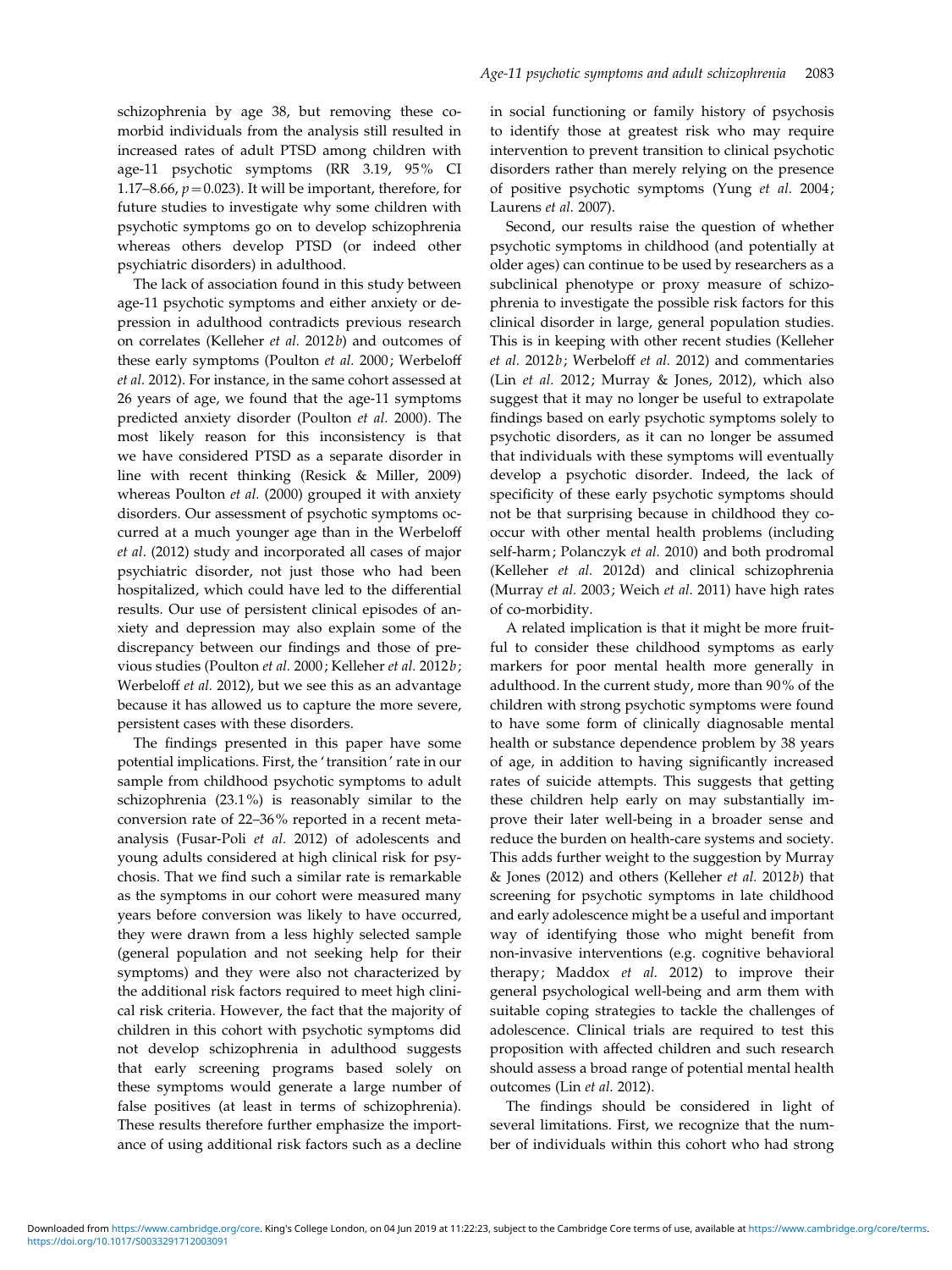psychotic symptoms at age 11 was small and thus may have limited our ability to detect associations with a larger number of adult disorders. For example, children with psychotic symptoms did have elevated rates of persistent anxiety, depression and substance dependence but we were underpowered to detect significant associations for these disorders. The base rate of mania was also low, which may have prevented us from finding any associations with this disorder. However, as this was the sample that initially drew attention to the issue of the specificity of childhood psychotic symptoms for schizophrenia, we considered it was important to investigate what had happened to these individuals following assessments conducted over a decade later. Moreover, this sample has many distinct advantages over prior studies in that it has prospectively followed a complete cohort of children into middle adulthood with extremely low levels of attrition and comprehensively assessed them in face-to-face interviews and obtained informant reports on multiple occasions. Nonetheless, these findings require replication among cohorts comprising larger numbers of individuals with early psychotic symptoms.

We also used a stringent definition of schizophrenia and it is possible that if we had used a broader definition of clinical psychosis we may have found that childhood psychotic symptoms resulted in even greater relative risks. However, this is made less likely as age-11 symptoms did not increase risk for affective disorders that usually form part of the broader psychosis spectrum. Finally, to date, our sample only extends up to 38 years of age and although this is reasonably far into the period of risk for developing schizophrenia (Hafner et al. 1993), it will be important to follow these individuals for several more decades to be completely confident that we have captured all relevant cases, especially among women, who can continue to develop schizophrenia well into late adulthood (Hafner et al. 1993).

In conclusion, psychotic symptoms assessed at age 11 were found to predict onset of both schizophrenia and PTSD by 38 years of age in addition to attempted/ completed suicides, but not persistent anxiety, persistent depression, mania or persistent substance dependence in this longitudinal cohort. Very few of the children with psychotic symptoms were free from mental health problems in adulthood. Therefore, we recommend that future studies of early psychotic symptoms should be more cautious in extrapolating etiological findings to schizophrenia and suggest that it would be useful to detect and potentially intervene with children displaying psychotic symptoms to prevent the development of poor mental health more generally in adulthood.

#### Acknowledgments

We thank the Dunedin Study members, their families, Unit research staff and Study founder P. Silva. This work was supported by grants from the Medical Research Council (MRC; G0601483, MR/K00381X/1) and the National Institute of Aging (AG032282). Additional support was provided by the National Institute of Child Health and Human Development (HD061298) and the Jacobs Foundation; H.L.F. was supported by an MRC Population Health Scientist Award (G1002366) and M.H.M. was supported by the National Institute on Drug Abuse (P30 DA023026). The Dunedin Multidisciplinary Health and Development Research Unit is supported by the New Zealand Health Research Council.

#### Declaration of Interest

None.

## References

- Anderson JC, Williams S, McGee R, Silva PA (1987). DSM-III disorders in preadolescent children : prevalence in a large sample from the general population. Archives of General Psychiatry 44, 69–76.
- APA (1987). Diagnostic and Statistical Manual of Mental Disorders, Third Edition, Revised. American Psychiatric Publishing: Arlington, VA.
- APA (1994). Diagnostic and Statistical Manual of Mental Disorders, Fourth Edition. American Psychiatric Publishing : Arlington, VA.
- Brewin CR, Andrews B, Valentine JD (2000). Meta-analysis of risk factors for posttraumatic stress disorder in traumaexposed adults. Journal of Consulting and Clinical Psychology 68, 748–766.
- Costello A, Edelbrock C, Kalas R, Kessler M, Klaric S (1982). NIMH Diagnostic Interview for Children : Child Version. National Institute of Mental Health : Rockville, MD.
- Dutta R, Murray RM, Allardyce J, Jones PB, Boydell JE (2012). Mortality in first-contact psychosis patients in the UK : a cohort study. Psychological Medicine 42, 1649–1661.
- Elley WB, Irving JC (1976). Revised socio-economic index for New Zealand. New Zealand Journal of Educational Studies 7, 153–167.
- Fisher HL, Jones PB, Fearon P, Craig TK, Dazzan P, Morgan K, Hutchinson G, Doody GA, McGuffin P, Leff J, Murray RM, Morgan C (2010). The varying impact of type, timing and frequency of exposure to childhood adversity on its association with adult psychotic disorder. Psychological Medicine 40, 1967–1978.
- Fusar-Poli P, Bonoldi I, Yung AR, Borgwardt S, Kempton MJ, Valmaggia L, Barale F, Caverzasi E, McGuire P (2012). Predicting psychosis: meta-analysis of transition outcomes in individuals at high clinical risk. Archives of General Psychiatry 69, 220–229.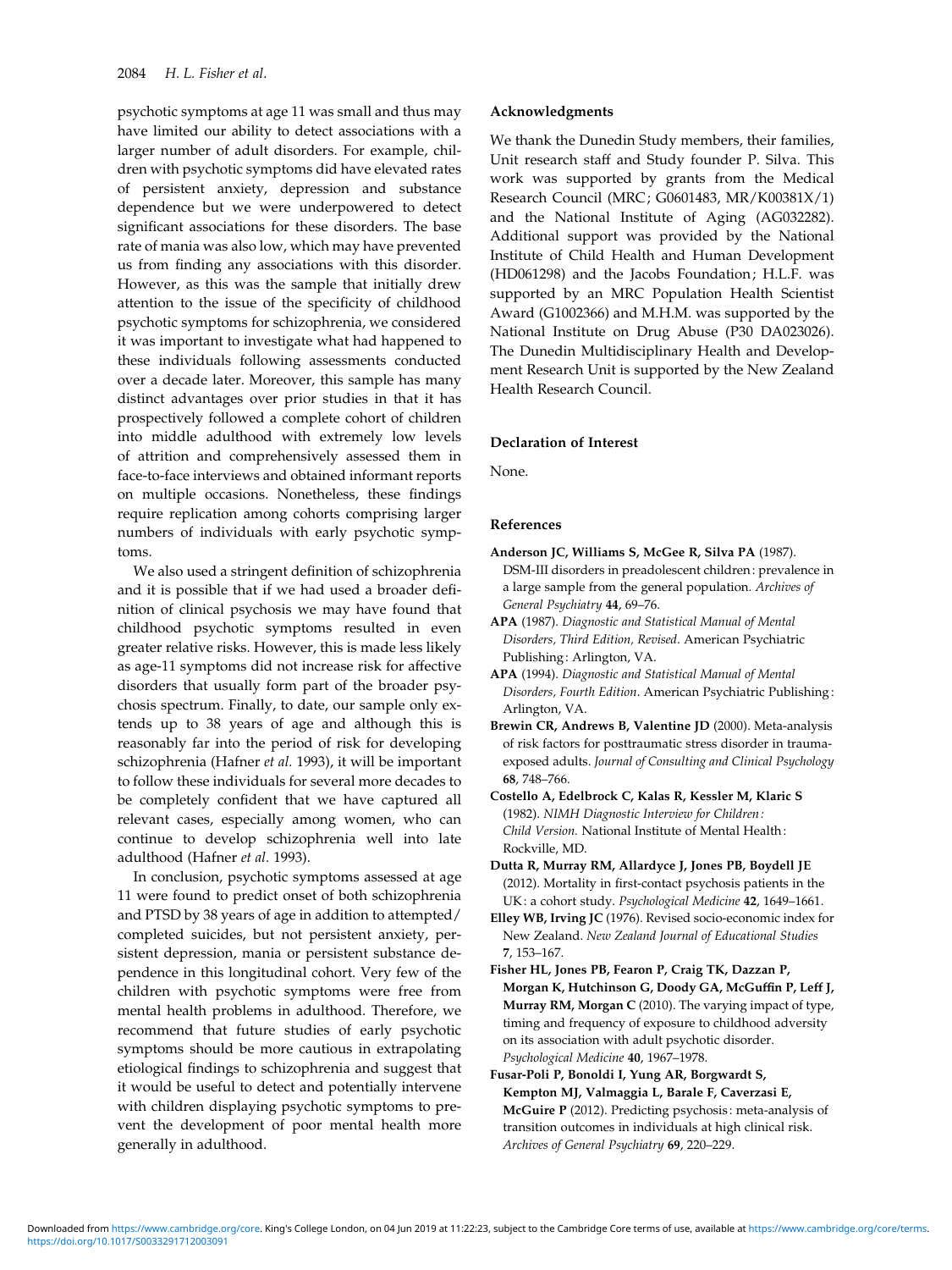Hafner H, Maurer K, Loffler W, Reicher-Rosller A (1993). The influence of age and sex on the onset and early course of schizophrenia. British Journal of Psychiatry 16, 280–286.

Kelleher I, Cannon M (2011). Psychotic-like experiences in the general population : characterizing a high-risk group for psychosis. Psychological Medicine 41, 1–6.

Kelleher I, Connor D, Clarke MC, Devlin N, Harley M, Cannon M (2012a). Prevalence of psychotic symptoms in childhood and adolescence : a systematic review and metaanalysis of population-based studies. Psychological Medicine 42, 1857–1863.

Kelleher I, Keeley H, Corcoran P, Lynch F, Fitzpatrick C, Devlin N, Molloy C, Roddy S, Clarke MC, Harley M, Arseneault L, Wasserman C, Carli V, Sarchiapone M, Hoven C, Wasserman D, Cannon M (2012b). Clinicopathological significance of psychotic experiences in non-psychotic young people : evidence from four population-based studies. British Journal of Psychiatry 201, 26–32.

Kelleher I, Lynch F, Harley M, Molloy C, Roddy S, Fitzpatrick C, Cannon M (2012c). Psychotic symptoms in adolescence index risk for suicidal behavior : findings from 2 population-based case-control clinical interview studies. Archives of General Psychiatry. Published online : 29 October 2012. doi : 10.1001/archgenpsychiatry. 2012.164.

Kelleher I, Murtagh A, Molloy C, Roddy S, Clarke MC, Harley M, Cannon M (2012d). Identification and characterization of prodromal risk syndromes in young adolescents in the community : a population-based clinical interview study. Schizophrenia Bulletin 38, 239–246.

Laurens KR, Hodgins S, Maughan B, Murray RM, Rutter ML, Taylor EA (2007). Community screening for psychotic-like experiences and other putative antecedents of schizophrenia in children aged 9–12 years. Schizophrenia Research 90, 130–146.

Laurens KR, West SA, Murray RM, Hodgins S (2008). Psychotic-like experiences and other antecedents of schizophrenia in children aged 9–12 years: a comparison of ethnic and migrant groups in the United Kingdom. Psychological Medicine 38, 1103–1111.

Lin A, Nelson B, Yung AR (2012). ' At-risk' for psychosis research : where are we heading ? Epidemiology and Psychiatric Sciences. Published online : 30 July 2012. doi : 10.1017/S2045796012000388.

Maddox L, Jolley S, Laurens KR, Hirsch C, Hodgins S, Browning S, Bravery L, Bracegirdle K, Smith P, Kuipers E (2012). Cognitive behavioural therapy for unusual experiences in children : a case series. Behavioral and Cognitive Psychotherapy. Published online : 5 July 2012. doi : 10.1017/S1352465812000343.

Ministry of Health (2012). Suicide Facts: Deaths and Intentional Self-harm Hospitalisations 2010. Ministry of Health : Wellington, New Zealand.

Morrison AP, French P, Walford L, Lewis SW, Kilcommons A, Green J, Parker S, Bentall RP (2004). Cognitive therapy for the prevention of psychosis in people at ultra-high risk : randomized controlled trial. British Journal of Psychiatry 185, 291–297.

Murray GK, Jones PB (2012). Psychotic symptoms in young people without psychotic illness : mechanisms and meaning. British Journal of Psychiatry 201, 4–6.

Murray RM, Jones PB, Susser ES, van Os J, Cannon M (2003). The Epidemiology of Schizophrenia. Cambridge University Press : Cambridge, UK.

Perälä J, Suvisaari J, Saarni SI, Kuoppasalmi K, Isometsä E, Pirkola S, Partonen T, Tuulio-Henriksson A, Hintikka J, Kieseppä T, Härkänen T, Koskinen S, Lönnqvist J (2007). Lifetime prevalence of psychotic and bipolar I disorders in a general population. Archives of General Psychiatry 64, 19–28.

Polanczyk G, Moffitt TE, Arseneault L, Cannon M, Ambler A, Keefe RS, Houts R, Odgers CL, Caspi A (2010). Childhood psychotic symptoms share etiological and clinical features with adult schizophrenia : results from a representative birth cohort. Archives of General Psychiatry 67, 328–338.

Poulton R, Caspi A, Moffitt TE, Cannon M, Murray R, Harrington H (2000). Children's self-reported psychotic symptoms and adult schizophreniform disorder : a 15-year longitudinal study. Archives of General Psychiatry 57, 1053–1058.

Resick PA, Miller MW (2009). Posttraumatic stress disorder : anxiety or traumatic stress disorder ? Journal of Traumatic Stress 22, 384–390.

Robins LN, Cottler L, Bucholz KK, Compton W (1995). Diagnostic Interview Schedule for DSM-IV. Washington University School of Medicine : St Louis, MO.

Robins LN, Helzer JE, Croughan J, Ratcliff KS (1981). National Institute of Mental Health Diagnostic Interview Schedule. Its history, characteristics, and validity. Archives of General Psychiatry 38, 381–389.

Schäfer I, Fisher HL (2011). Childhood trauma and posttraumatic stress disorder in patients with psychosis : clinical challenges and emerging treatments. Current Opinion in Psychiatry 24, 514–518.

van Os J, Linscott RJ, Myin-Germeys I, Delespaul P, Krabbendam L (2009). A systematic review and meta-analysis of the psychosis continuum : evidence for a psychosis proneness-persistence-impairment model of psychotic disorder. Psychological Medicine 39, 179–195.

Varese F, Smeets F, Drukker M, Lieverse R, Lataster T, Viechtbauer W, Read J, van Os J, Bentall RP (2012). Childhood adversities increase the risk of psychosis : a meta-analysis of patient-control, prospective- and cross-sectional cohort studies. Schizophrenia Bulletin 38, 661–671.

Weich S, McBride O, Hussey D, Exeter D, Brugha T, McManus S (2011). Latent class analysis of co-morbidity in the Adult Psychiatric Morbidity Survey in England 2007 : implications for DSM-5 and ICD-11. Psychological Medicine 41, 2201–2212.

Welham J, Scott J, Williams G, Najman J, Bor W, O'Callaghan M, McGrath J (2009). Emotional and behavioural antecedents of young adults who screen positive for non-affective psychosis : a 21-year birth cohort study. Psychological Medicine 39, 625–634.